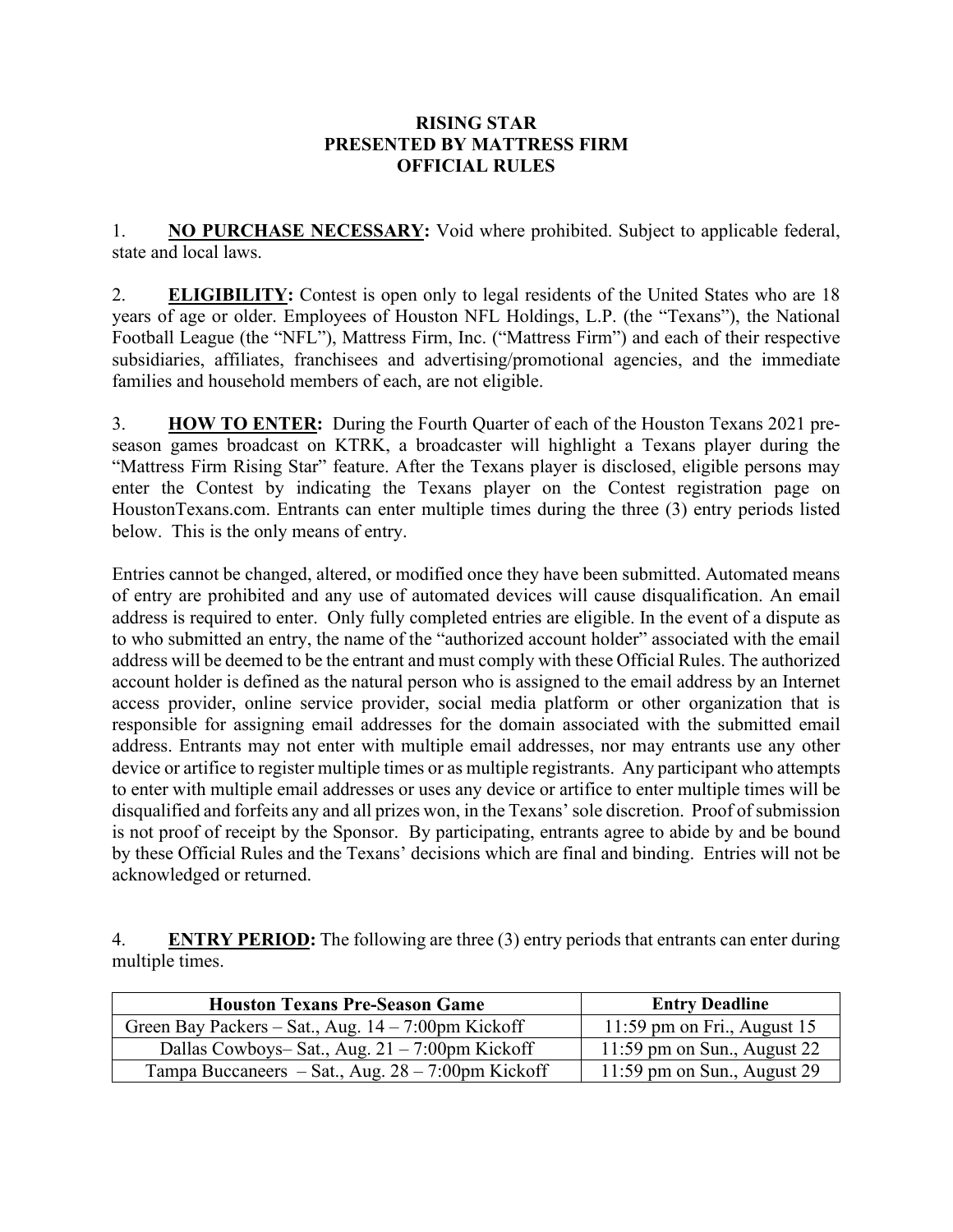5. **SELECTING THE WINNERS:** On or about September 2, 2021, a Houston Texans employee will select one (1) winner out of all eligible entries received. The winner will be selected randomly. The Houston Texans will contact the winner via email and/or phone number provided upon contest entry.

6. **GENERAL CONDITIONS:** The Sponsor of the Contest is the Houston Texans, NRG Stadium, Two NRG Park, Houston, Texas 77054. The decisions of the Houston Texans are final in all matters. By entering the Contest, you agree to be bound by these Official Rules. By entering the Contest, you agree to the use of your name, photograph, voice, likeness and demographic information in any manner and for any purpose in any media now known or hereafter developed, without additional compensation or your prior review, unless prohibited by law. Upon Sponsor's request, each potential winner will be required to sign and return an affidavit of eligibility and publicity/liability release upon being notified that he or she is a potential winner. If the document is required and a potential winner does not sign and return the document, such potential winner will be disqualified from the Contest. By entering the Contest, you agree that the Houston Texans may enter your name and contact information in their database and that the Houston Texans or their designees (e.g., Texans sponsors) have your permission to contact you with a list of other ways, from which you may choose, to be involved with the Houston Texans. If Contest registration is through the Houston Texans website, please also see the Houston Texans Privacy Policy [\(http://www.houstontexans.com/about-us/privacy-policy.html\)](http://www.houstontexans.com/about-us/privacy-policy.html).

## 7. **PRIZE(S):**

- Prize #1 (1 Total Prize):
	- Two (2) Club Level Season Tickets
	- One (1) Season Parking Pass
	- Two (2) Houston Texans Jerseys
	- ARV: \$4,300

All expenses (except as otherwise specifically provided) are the sole responsibility of the winner. All applicable taxes on prizes are the sole responsibility of the winner.

8. **RELEASE:** By entering the Contest, entrants agree to release the Texans and the NFL, and Mattress Firm and each of their respective affiliates, and the directors, employees and agents, including without limitation, advertising and promotion agencies, of each, from any liability, loss or damage incurred in connection with or arising out of the Contest, or from his or her use, misuse or acceptance of a prize.

9. **PRIZE RESTRICTIONS:** Prize(s) may not be substituted, transferred or redeemed for cash except at the sole discretion of Sponsor. In case of unavailability, Sponsor reserves the right to substitute a prize of equal or greater value.

10. **WINNERS LIST/OFFICIAL RULES:** For the winners list, send a self-addressed, stamped envelope to Rising Star sponsored by Mattress Firm Winners List, Houston Texans, Attn: Sarah Schriever, NRG Stadium, Two NRG Park, Houston, Texas 77054, on or before six (6)